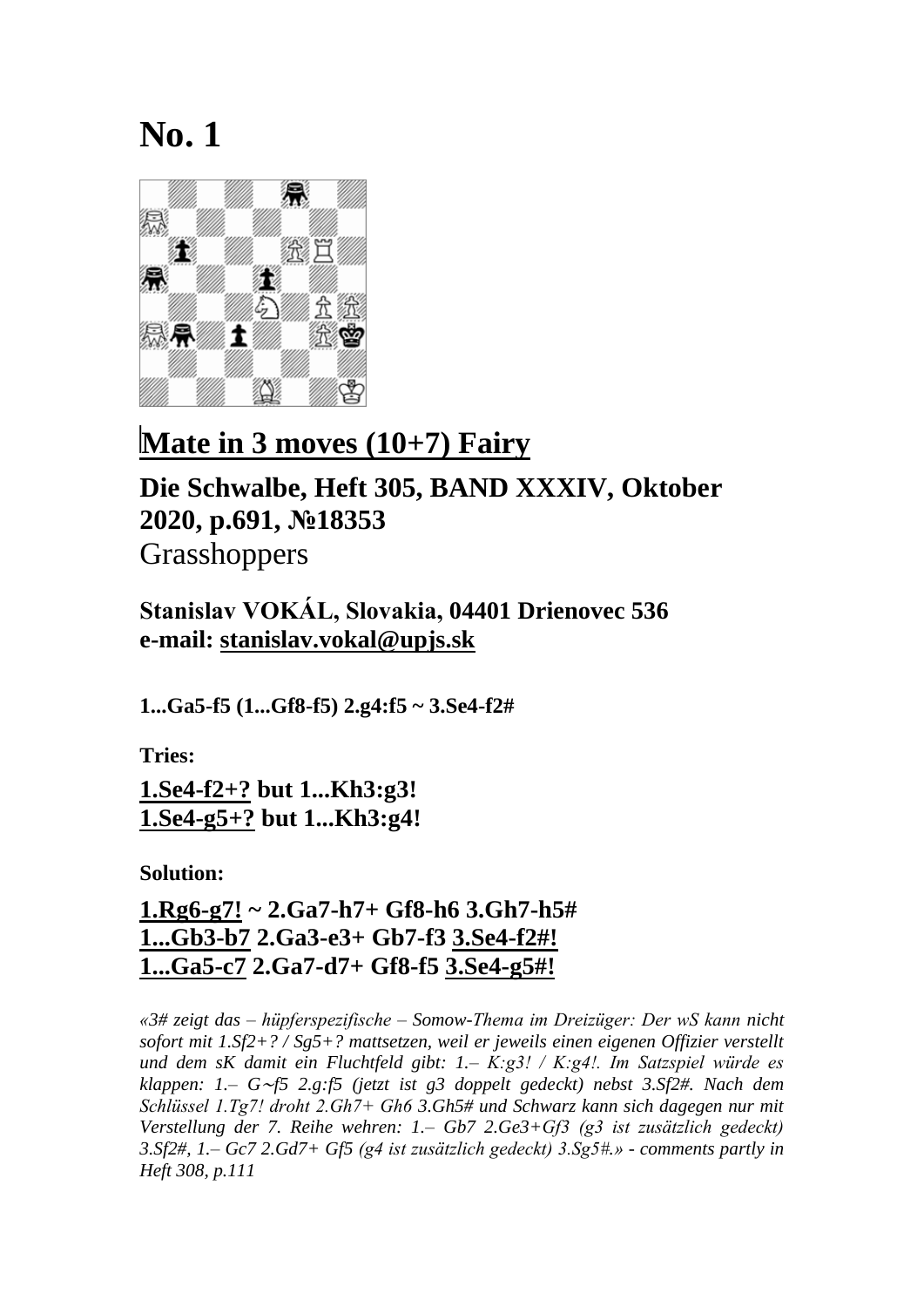

### **Mate in 7 moves (10+6) Fairy**

**Šachová Skladba, 148, IX/2020, p.3958, №2266 Grasshoppers** 

**Stanislav VOKÁL, Slovakia, 04401 Drienovec 536 e-mail: [stanislav.vokal@upjs.sk](mailto:stanislav.vokal@upjs.sk)**

**Tries:**

**1.Sh1:g3+? but 1...Bb8:g3!**

**1.f3-f4? but 1...Bb8:f4!**

**1.e4-e5? but 1...Bb8:e5!**

**1.d5-d6? but 1...Bb8:d6!**

**Solution:**

**1.c6-c7! (~ 2.Sh1:g3#) Bb8:c7 2.d5-d6! Bc7:d6 3.e4-e5! Bd6:e5 4.f3-f4! Be5:f4 5.Sh1:g3+! Bf4:g3 6.Ga8-h1+ Bg3-h2 7.Gh1-h3#**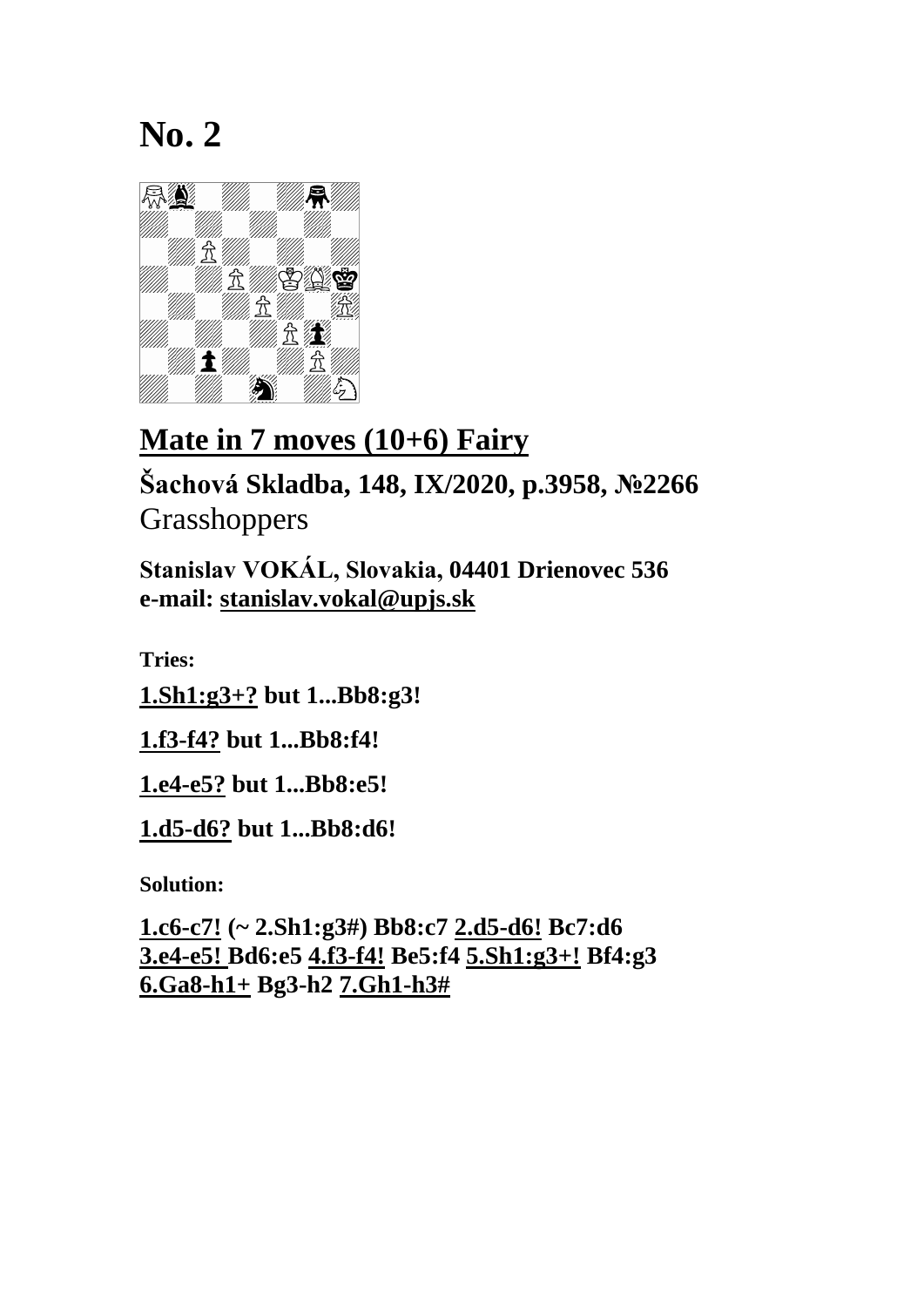

# **Mate in 2 moves (12+8) Fairy**

# **Šachová Skladba, 149, XII/2020, p.3991, №2374** Grasshoppers

**Stanislav VOKÁL, Slovakia, 04401 Drienovec 536 e-mail: [stanislav.vokal@upjs.sk](mailto:stanislav.vokal@upjs.sk)**

**Sets:**

**1...c6-c5 2.Gh8-a8#, 1...Jh6-f7 2.Gg7-e7#**

**Tries:**

**1.Gh8-a8? ~ 2.Bc4:d3# (A) 1...d3-d2 (x) 2.Sd5-c3# (B) but 1...Gd1-b1!**

**Solution:**

**1.Ge3-c5! ~ 2.Sd5-c3# (B) 1...c6:d5 (y) 2.Bc4:d3# (A) 1...Gg5-d2 2.Sd5:f6#**

*«pseudo Le-Grand»*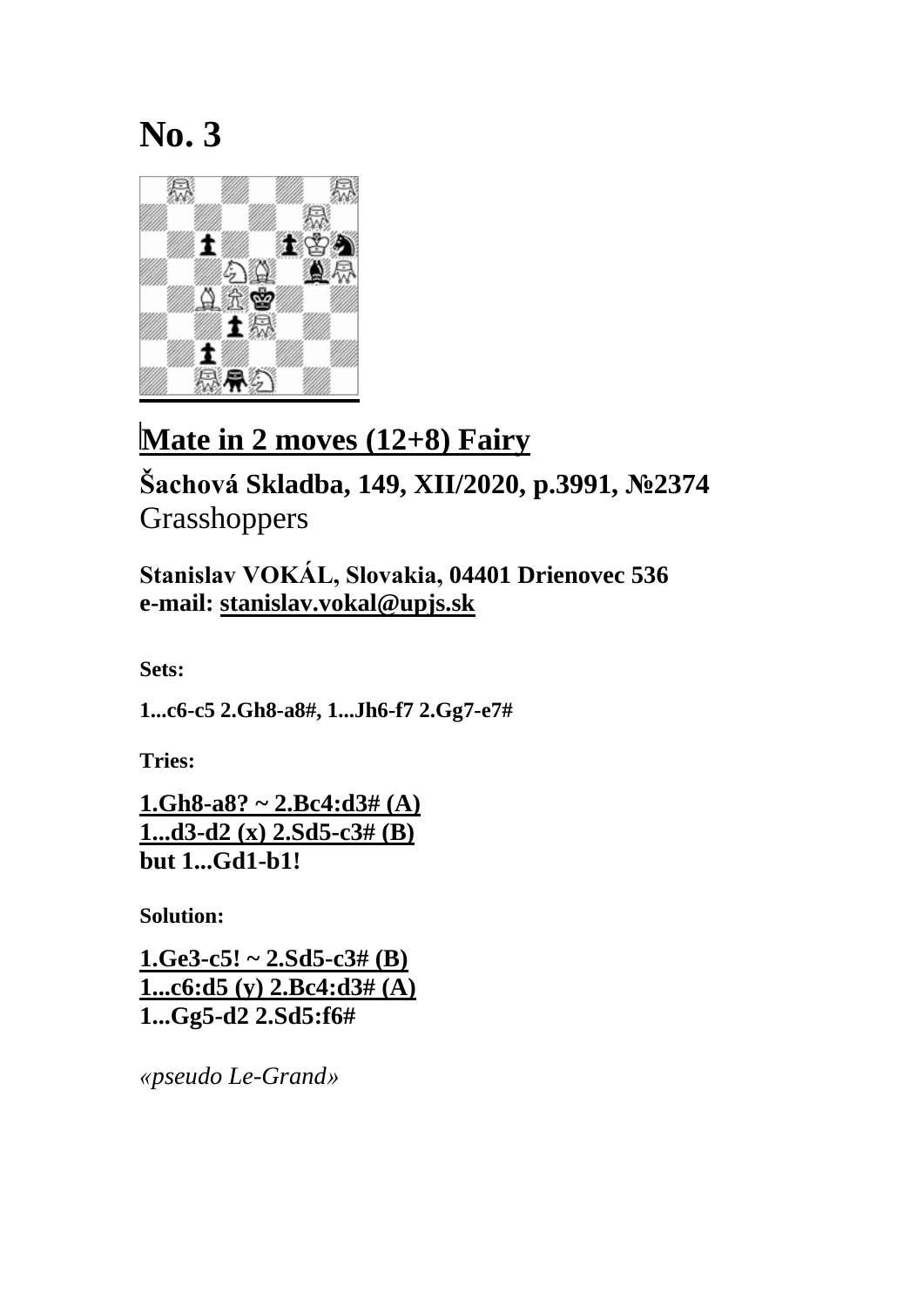

**Mate in 6 moves (7+12) Fairy Grasshoppers** 

**Probleemblad, 78e jaargang, nr.4, Okt. – Dec. 2020, p.123, №F1329**

**Stanislav VOKÁL, Slovakia, 04401 Drienovec 536 e-mail: [stanislav.vokal@upjs.sk](mailto:stanislav.vokal@upjs.sk)**

**Try:**

**1.Gh2:h5? ~ 2.Gh5-a5# 1...d7-d5 2.Gh5-c5 ~ 3.Gc5-a3#, 3.Gc5-a5# but 1...f7-f5!**

**Solution:**

**1.Gh2-c2! (~ 2.Gg4-a4+ b5:a4+ 3.Gc2:a4#, 2.Gc2-a4+ 2..b5:a4+ 3.Gg4:a4#)** 

**1...h5:g4 2.Gc2-e2! (~ 3.Ge2-a6#) Se8-c7 3.Ge2-h5! (~ 4.Gh5-a5#) f7-f5 4.Gh5-e5 d7-d5 5.Ge5-c5 and 6.Gc5-a5#**

4...Sc7-d5 5.Ge5-c5 Sd5-c3 6.Gc5-a3#, 5...Sd5-b6 6.Gc5-a3#

*«Logic»*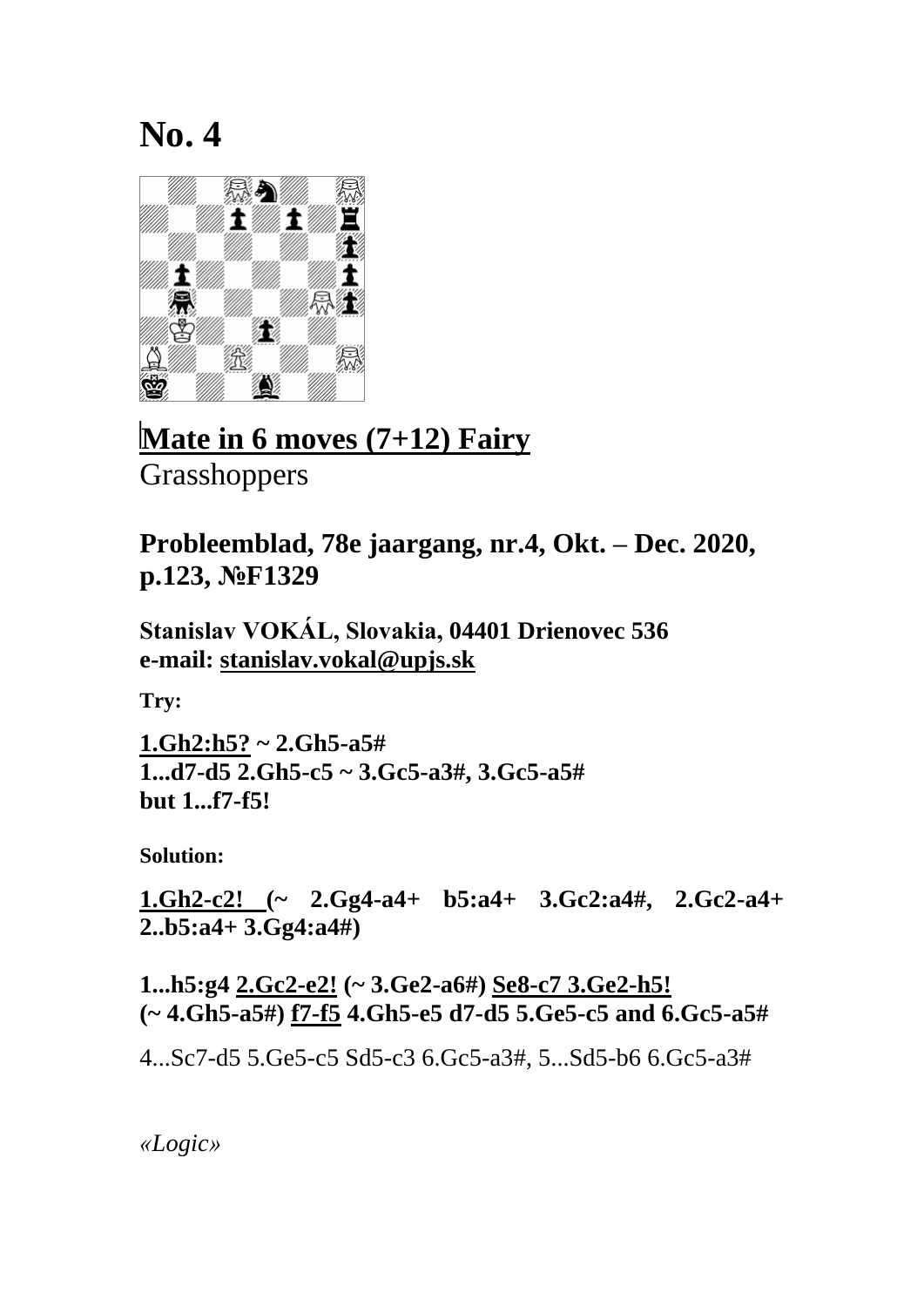

### **Mate in 6 moves (11+4), Fairy Grasshoppers**

**Moscow Tourney (Московский Конкурс), 05.07.2020, №G15**

**Stanislav VOKÁL, Slovakia, 04401 Drienovec 536 e-mail: [stanislav.vokal@upjs.sk](mailto:stanislav.vokal@upjs.sk)**

**Try :**

**1.Sg4+? – R:f4!**

**Solution:**

# **1.b4! (~ 2.Sg4#) R:b4 2.c4! R:c4 3.d4! R:d4 4.e4! R:e4 5.Sg4+! R:f4 6.Gh2#**

*«Logic»*